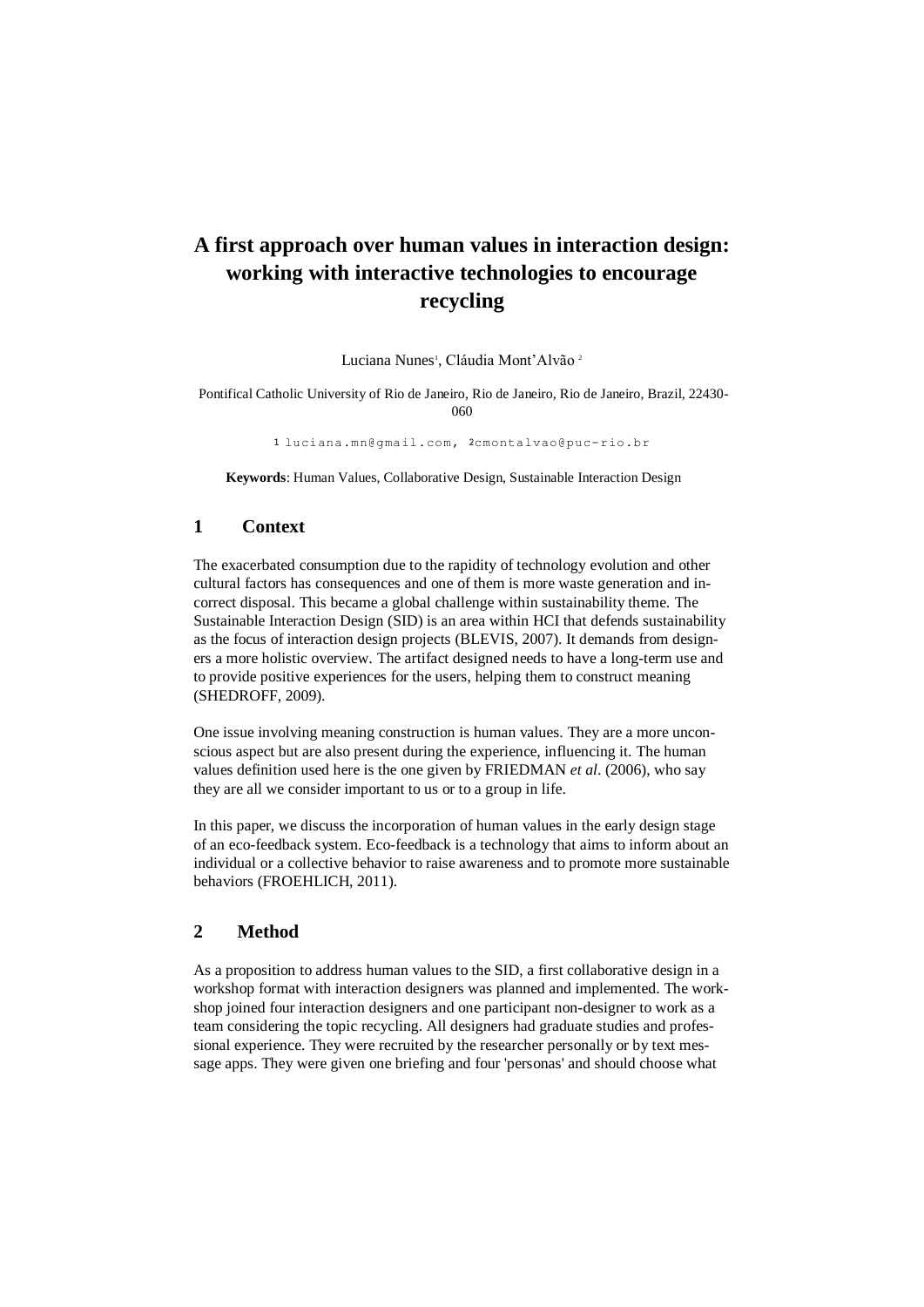device(s) to use. The design briefing contained a table of values and the team should select some of them to work. The workshop was structured in 3 phases: one individual and two in group. It had a five hours duration and the expectation was the designers could come up with initial drafts of the system, materializing the chosen values in interface objects and functionalities.

### **3 Results**

We observed that working with values individually was considered difficult, especially when they had to think of functionalities representing possible tensions caused by choice of one value rather than other. They preferred to work together, discussing and choosing values, devices, and strategies focusing on target behavior.

As a result, they opted to work with two devices: a totem and a smartphone using as channels of interaction, respectively, software and app, forming an ecosystem. To draft the prototype, they were suggested to select one device to work with due to time restriction. They came up with a flowchart of screens from the totem software, pointing each value they were focusing. They wrote on the flowchart examples of functionalities, such as visualization of the benefits (economic, social and environmental).

According to the debriefing done at the end of the workshop, the use of values at the beginning of design process was helpful, once they made the team thought about aspects that would not be considered immediately. For them, the discussion generated from the necessity to incorporate values was the richest point. Besides this, the participants criticized the discussion over values tensions, as they thought it could be better used. They also questioned if value's role could be assumed by other aspects they understand as part of product's vision, such as goals and needs.

# **4 Conclusions**

The incorporation of human values at the beginning of the design process showed a positive result, especially within sustainability topics, such as recycling. During the 16h Ergodesign, USIHC & CINAPA conference in June 2017, we made an oral presentation describing the workshop applied. The audience demonstrated more interest and curiosity about the design process experienced than the proposed solutions. For them, this is another point of view over the design process, considering human values as relevant aspects of the society.

As next steps, we recommend improving the workshop to confirm these first achievements, especially the duration and the activities, as well as apply it to groups of designers with different academic and professional levels, like undergraduates.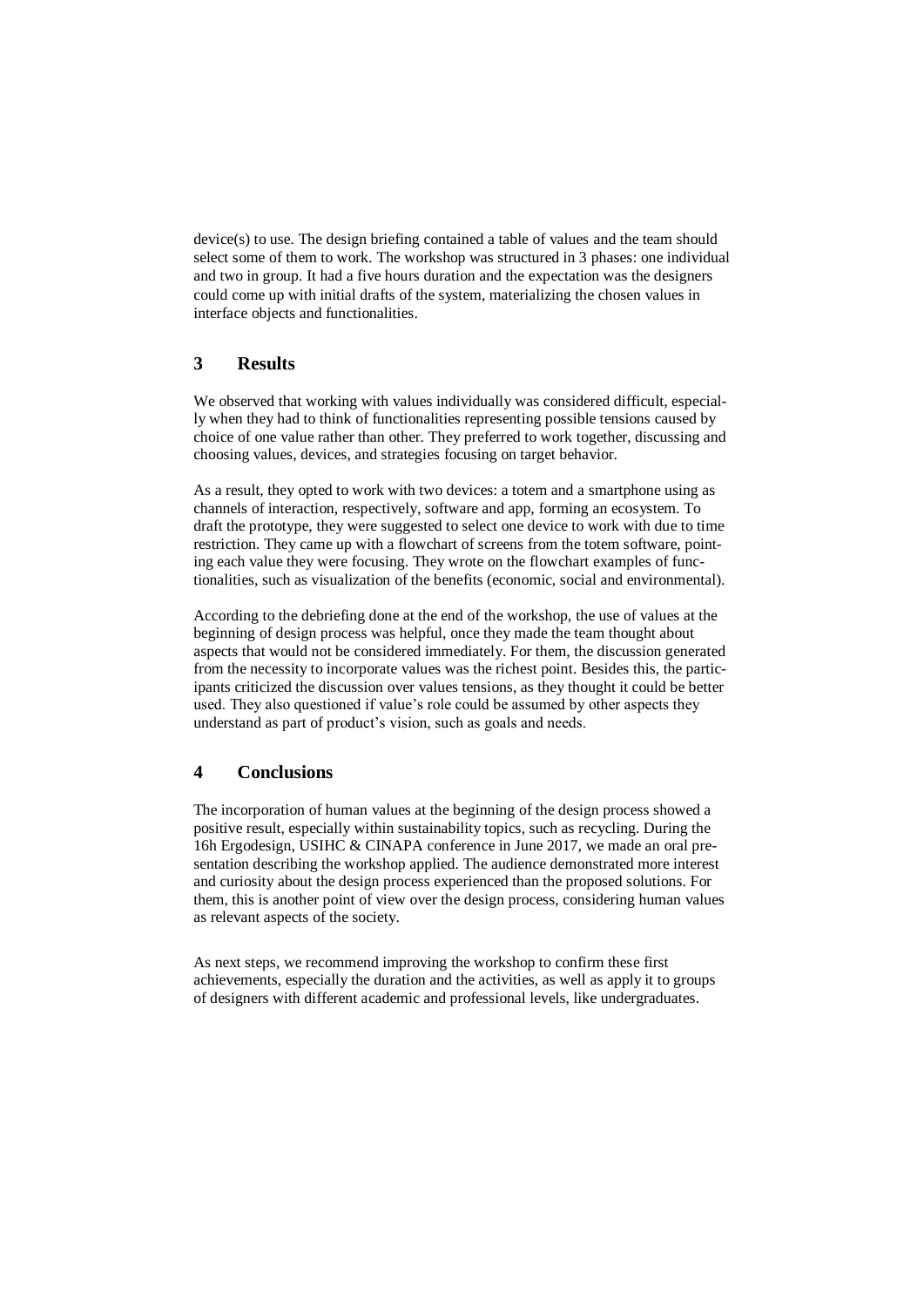### **5 References**

- 1. ARROYO, E.; BONANNI, L.; SELKER, T. Waterbot: exploring feedback and persuasive techniques at the sink. In: CHI '05 Proceedings of the SIGCHI Conference on Human Factors in Computing Systems, 2005, Portland. *Anais...* Nova York: ACM, 2005, p.631-639.
- 2. BLEVIS, E. Sustainable interaction design: invention & disposal, renewal & reuse. In: CHI '07 Proceedings of the SIGCHI Conference on Human Factors in Computing Systems, 2007, São José. *Anais...* Nova York: ACM, 2007, p.503-512.
- 3. FOGG, B. J. **Persuasive Technology**: Using Computers to Change What We think and do. San Francisco: Morgan Kaufmann, 2003. 283p.
- 4. FRIEDMAN, B.; HENDRY, D. **The Envisioning Cards:** A Toolkit for Catalyzing Humanistic and Technical Imaginations. In: CHI '12 Proceedings of the SIGCHI Conference on Human Factors in Computing Systems, 2012, Austin. *Anais...* Nova York: ACM, 2012, p. 1145-1148.
- 5. FRIEDMAN, B.; KAHN, P. H.; BORNING, A. Value Sensitive Design and Information Systems. **Human-Computer Interaction and Management Information Systems: Foundations Advances in Management Information Systems**, v. 5. M.E. Sharpe, NY, 2006, p. 348-372.
- 6. FROEHLICH, J. E. **Sensing and Feedback of Everyday Activities to Promote Environmental Behaviors**. Washington, 2011, 381f. Tese (Doutorado em Ciências da Computação) Department of Computer Science and Engineering – University of Washington.
- 7. GOTHELF, J.; SEIDEN, J. **Lean UX**: applying lean principles to improve user experience. Sebastopol: O'Reilly, 2013.130p.
- 8. HOLMES, T.; BLACKMORE, E.; HAWKINS, R. **The Common Cause Handbook**. Public Interest Research Centre, UK, 2011. Available on <http://publicinterest.org.uk/the-common-cause-handbook/> Acessed in: 14 dec. 2015.
- 9. KARP, D. G. Values and their effect on pro-environmental behavior. **Environment and Behavior**, v.28, n.1, p.111-133, 1996.
- 10. KNOWLES, B. *et al*. Patterns of persuasion for sustainability. In: DIS '14 Proceedings of the 2014 conference on Designing interactive systems, 2014, Vancouver. *Anais...* Nova York: ACM, 2014, p. 1035-1044.
- 11. MANKOFF, J*. et al*. Environmental sustainability and interaction. In: CHI EA '07 CHI '07 Extended Abstracts on Human Factors in Computing Systems, 2007, San Jose. *Anais...* Nova York: ACM, 2007, p. 2121-2124.
- 12. MANZINI, E. **Design para a inovação social e sustentabilidade:** comunidades criativas, organizações colaborativas e novas redes projetuais. Rio de Janeiro: E-papers, 2008. 104p.
- 13. MEYERS, E.M.; NATHAN, L.P. Impoverished Visions of Sustainability: Encouraging Disruption in Digital Learning Environments. In: CSCW '16 Proceedings of the 19th ACM Conference on Computer-Supported Cooperative Work & Social Computing, 2016, San Francisco. *Anais...* Nova York: ACM, 2016, p.222-232.
- 14. NATHAN, L.P., HENDRY, D., FRIEDMAN, B. Information system design as catalyst: Human action and environmental sustainability. **Interactions**, vol.16, Issue 4, 2009, p.6-11.
- 15. ORGANIZAÇÃO DAS NAÇÕES UNIDAS (ONU). Report of the World Commission on Environment and Development: Our Common Future. Available on: <http://www.un-documents.net/our-common-future.pdf>. Acessed in 17 may 2015.